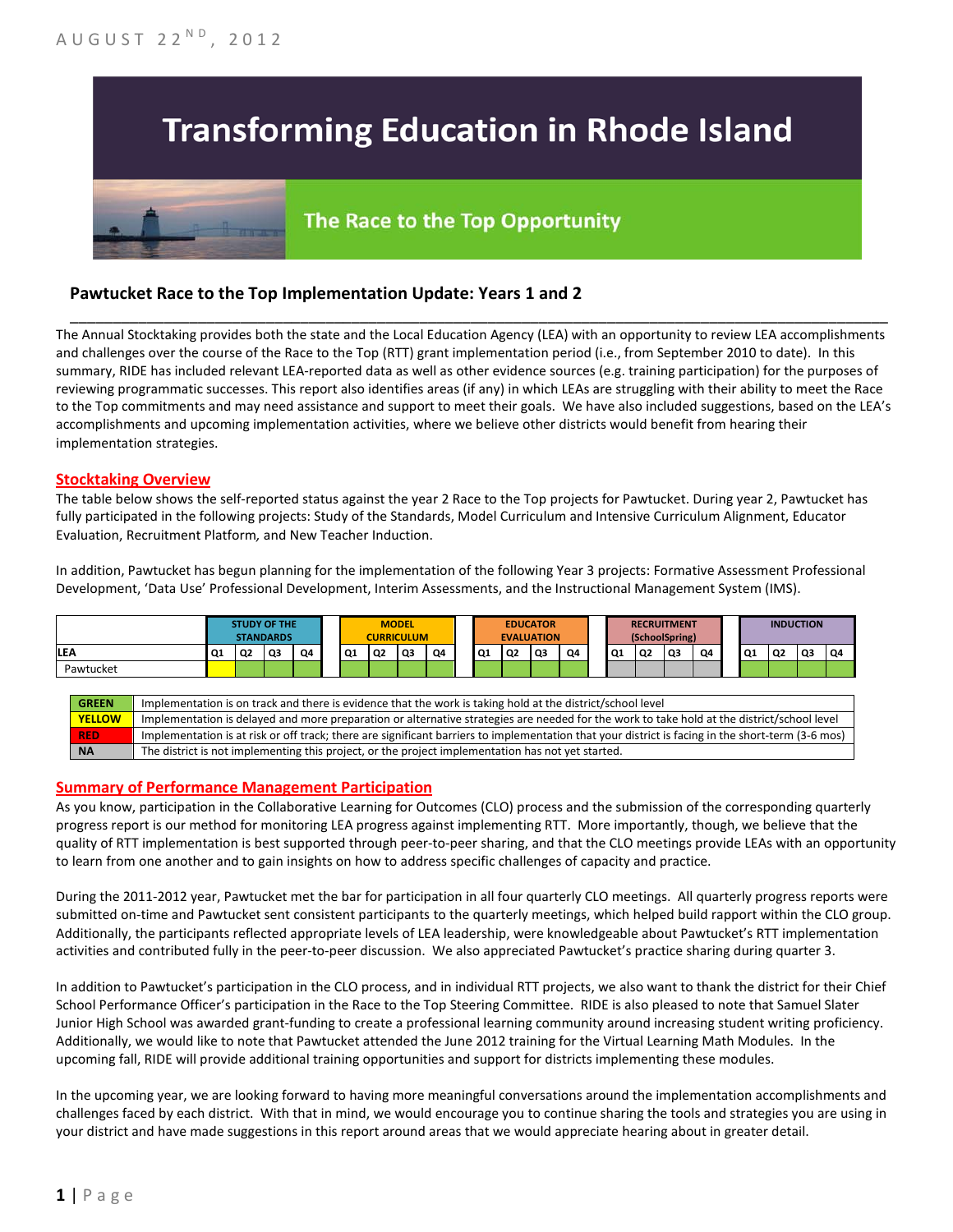#### **System of Support 1: Standards and Curriculum**

As of July 2012, Pawtucket is on-track against the System of Support 1 year 1 and year 2 commitments and tasks for Race to the Top, reflected in the tables below. Based on the quarterly progress reports submitted by Pawtucket, we have assessed the district as 'on track', 'delayed' or 'off track/at risk' on each task utilizing the criteria described on page 1 of this report.

| <b>Study of the Standards</b>                                   | Year 1:<br>SY10-11 | Year 2:<br>SY11-12 |  |
|-----------------------------------------------------------------|--------------------|--------------------|--|
| Identify educators to participate in the Study of the Standards | $X^*$              |                    |  |
| Specify names and invite participants                           | $\mathbf{v}$       |                    |  |
| Coordinate schedule with RIDE for all participants              | $\mathbf{\Lambda}$ | ∧                  |  |
| Complete planned educator training                              | $\mathbf{\Lambda}$ | ∧                  |  |

*\*Please note: the 'x' in the above table represents the anticipated completion timeline set by RIDE, not when the district completed the task.*

| Intensive Curriculum Alignment and Model Curriculum Development                                                                                                                                                                                           | Year 1:<br>SY10-11 | Year 2:<br>SY11-12 |                   |
|-----------------------------------------------------------------------------------------------------------------------------------------------------------------------------------------------------------------------------------------------------------|--------------------|--------------------|-------------------|
| Develop and communicate a multi-year Transition Plan for the Common Core State Standards implementation, including clear<br>expectations for school level transition benchmarks and a plan for developing a curriculum aligned to the CCSS in grades K-12 | x                  | x                  | ⋏                 |
| Identify opportunities for educators to work collaboratively to deepen understanding of CCSS (e.g. Common Planning Time, grade<br>level team, department meetings, faculty meetings)                                                                      |                    | x                  | $\checkmark$<br>л |
| Conduct analyses of each core curricula to ensure that each is aligned to standards, guaranteed and viable                                                                                                                                                | x                  |                    |                   |
| Identify which, if any, curriculum development is needed as well as the method by which curriculum will be developed (i.e. Model<br>Curriculum with the Charles A. Dana Center, through an LEA cohort, or individually)                                   | х                  | x                  |                   |
| Create implementation plan, including the identification of aligned resources, to support roll out of new curricula                                                                                                                                       |                    | X                  | x                 |
| Develop curriculum aligned to the Common Core State Standards, including participation in Dana Center curriculum writing and<br>leadership sessions (if applicable)                                                                                       |                    | Χ                  | x                 |

Pawtucket has met their RTT goals (i.e. 85% of core educators in the district) around attendance at the mathematics and ELA Study of the Standards training sessions and distributed the Standards guidebooks to all applicable faculty. RIDE would like to commend Pawtucket on their efforts to expand and deepen educator and administrator knowledge of the Common Core State Standards (CCSS). In their quarterly progress reports, Pawtucket noted that because educators could choose the training they wanted to attend - and, because of the numerous other RTT-related opportunities – they did not initially meet the participation benchmark. RIDE is pleased to note that, through faculty meetings and attendance at additional sessions, Pawtucket was able to accomplish their participation goals. Additionally, the district has attended supplemental professional development geared towards increasing readiness to transition through focusing on text complexity, developing text-dependent questions, and deepening understanding of the mathematics standards.

At the start of the 2011-2012 school year, Pawtucket shared a description of the work of transitioning to the CCSS with all faculty and staff. In collaboration with the Pawtucket Teachers' Alliance, the district identified teacher leaders. The leadership team then developed and shared a three-year plan for the rollout and implementation of the K-12 ELA curriculum based on the CCSS and shared this with faculty. The district created "Transitioning to the Common Core Standards" pages on their website with links to pertinent information and documents for educators, parents, and other community members. To deepen educator knowledge of the standards, Pawtucket developed a 'refresher' presentation on the use of the Instructional Alignment Chart and presented it to all educators at faculty meetings.

Pawtucket has made significant progress against implementing a guaranteed and viable curriculum aligned to the new Common Core State Standards. Pawtucket is working with several other districts and the Dana Center to create a K-12 ELA model curriculum which will be finished in June 2013. As of June 2012, Pawtucket had completed a draft scope and sequence of K-12 ELA curriculum, and ELA writing teams began the process of developing units of study based on scope and sequence. The district created mathematics scope and sequence documents for grades 3 through Algebra I and began to solicit feedback; in parallel, Pawtucket began to develop K-12 units of study for mathematics.

In their quarterly progress reports, Pawtucket noted that they have encountered the following challenges around this work:

- Difficulty meeting professional development participation benchmark due to contractual limitations
- Need to raise awareness of the standards for administrators who did not participate in the Study of the Standards
- Competing with other priorities, particularly teacher evaluation training for principals and a high school NEASC visit
- Obtaining adequate substitute coverage for all principals attending training on the same day
- Getting a representative from each school on the curriculum writing team; one elementary school has no representation

We want to commend Pawtucket on their collaboration (both in-district and cross-district) around resources and strategies that will deepen educator understanding of the new Common Core State Standards and accelerate the implementation of the new standards at the classroom level. Additionally, we appreciate that during the quarter 3 CLO meeting Pawtucket shared their approach towards creating resources to aid the Common Core State Standards transition. We hope that the district will continue to share the curriculum materials you are developing with your fellow CLO colleagues during upcoming meetings, or with all districts through the Instructional Management System (IMS).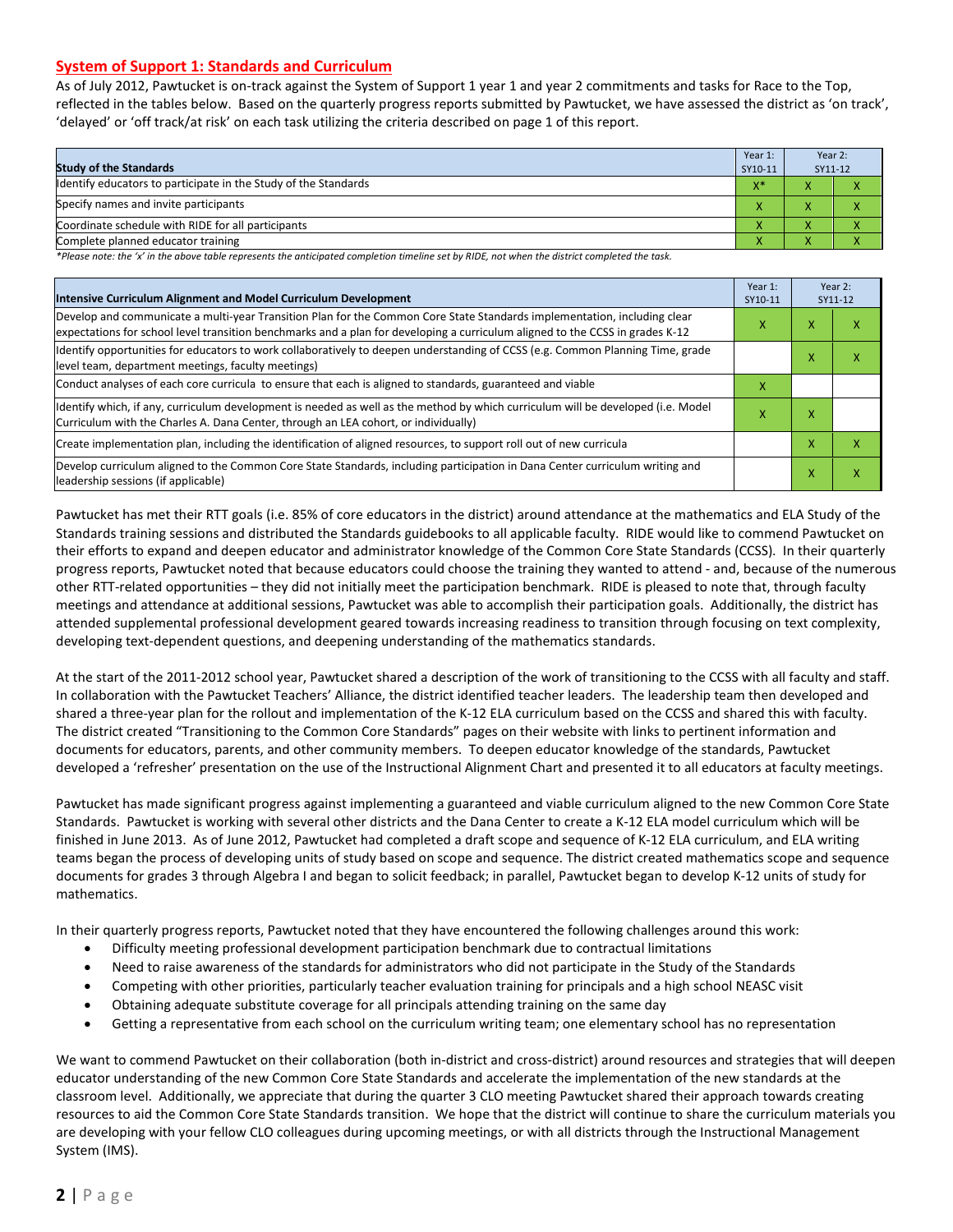#### **System of Support 2: Instructional Improvement Systems**

As of July 2012, Pawtucket is on-track against the System of Supports 2 year 1 and 2 commitments and tasks for Race to the Top. Thus far, Pawtucket has reported that they intend to implement the Formative Assessment online professional development modules and has registered facilitators to attend RIDE facilitator orientation sessions. The district also plans to implement the fixed-form Interim Assessments but has <u>not</u> yet registered for training on the administration and scoring of the Interim Assessments on August 20<sup>th</sup> and 26<sup>th</sup>.

The district has confirmed that they plan to engage school data leadership teams in 'Data Use' professional development starting in August 2012 and running through the remaining school year, and has confirmed logistics with RIDE for the initial sessions. Finally, Pawtucket has attended Instructional Management System (IMS) Administrator training, and started configuring the Primary (Pinnacle) and RtI platforms.

RIDE would like to remind the district that several crucial steps must be taken before the district can implement any of the RTT data systems (including the EPSS and IMS). Additionally, some functionality in the Instructional Management System is dependent upon the timely submission of Teacher-Course-Student data. For questions or concerns, contact [helpdesk@RIDE.ri.gov](mailto:helpdesk@RIDE.ri.gov)

In the upcoming CLO sessions, we look forward to hearing about the successes and challenges that Pawtucket has encountered while implementing these systems, as well as the district's progress around building teacher engagement in the various IMS tools and resources. Additionally, for those participating in the 'Data Use' professional development, we would be interested in hearing some of the strategies that Pawtucket has learned around deepening collaboration around data and using data to change instructional outcomes.

| <b>Formative Assessment Online Professional Development Modules</b>                                                                                                                                      | Year 1:<br>SY10-11 | Year 2:<br>SY11-12 |
|----------------------------------------------------------------------------------------------------------------------------------------------------------------------------------------------------------|--------------------|--------------------|
| Create multivear plan for implementation of formative assessment PD modules, including the process and timelines by which all<br>educators will participate in the formative assessment training modules |                    |                    |
| Identify facilitators who will support the implementation of formative assessment practices in daily instruction                                                                                         |                    |                    |

| <b>Interim Assessments</b>                                                                                                                                                              | Year 1:<br>SY10-11 | Year 2:<br>SY11-12      |
|-----------------------------------------------------------------------------------------------------------------------------------------------------------------------------------------|--------------------|-------------------------|
| Identify method by which all educators will have access to interim assessments                                                                                                          |                    |                         |
| Develop timeline for training of all educators in the use of interim assessments utilizing train-the-trainer model                                                                      |                    |                         |
| Develop protocols or expectations regarding the use of interim assessment to inform instruction including timelines for<br>administration and process for scoring and reporting results |                    | $\overline{\mathsf{x}}$ |

| 'Data Use' Professional Development                                                                                                                                                                                                                                                     | Year 1:<br>SY10-11 | Year 2:<br>SY11-12 |
|-----------------------------------------------------------------------------------------------------------------------------------------------------------------------------------------------------------------------------------------------------------------------------------------|--------------------|--------------------|
| Complete a needs assessment survey indicating the use of and collaboration around data within schools and across the LEA                                                                                                                                                                |                    |                    |
| Based on RIDE implementation plan, determine the timing (i.e. Year 1, Year 2, or staggered across Year 1 and Year 2) of LEA<br>participation in 'Data Use' Professional Development and provide RIDE with the schools that will participate in Year 1 and/or Year 2<br>training cohorts |                    | x                  |
| In coordination with RIDE, select 'Data Use' training dates for each cohort of schools, as applicable                                                                                                                                                                                   |                    | Year 1             |
| ldentify and provide RIDE with the leadership team members from each school who will participate in the Year 1 and/or Year 2<br>training cohorts, as applicable                                                                                                                         |                    | Year 1             |

*\* Please note that, for this project, 'year 1' refers to cohort 1 taking place during the 2012-2013 school year, and 'year 2' refers to cohort 2 taking place during the 2013-2014 school year.*

| <b>Instructional Management System (IMS)</b>                                                                                                                                                                                           | Year 1:<br>SY10-11                     | Year $2:$<br>SY11-12 |  |
|----------------------------------------------------------------------------------------------------------------------------------------------------------------------------------------------------------------------------------------|----------------------------------------|----------------------|--|
| Designate an LEA data steward to support decision making around data collections and systems implementation and to provide input<br>and feedback on data initiatives through designated representatives                                | Identify<br><b>LEA Data</b><br>Steward | x                    |  |
| Maintain data quality standards of local student information systems and upload local assessment data and program information as<br>required by RIDE in a timely manner                                                                | X                                      | x                    |  |
| Review the RIDE IMS Training Plan and develop a multiyear training and implementation plan to provide all educators with access<br>and training on the system                                                                          |                                        |                      |  |
| Based on IMS Training Plan guidance, register and attend training for Administrative Users (i.e. users who will maintain and configure<br>both the Primary IMS and RtI Module) and LEA Trainers (i.e. staff to be trained as trainers) |                                        |                      |  |
| Following RIDE training, LEA Administrative Users and LEA Trainers configure the IMS for educator use and to provide end users with<br>access and training needed to utilize the IMS for daily activities                              |                                        |                      |  |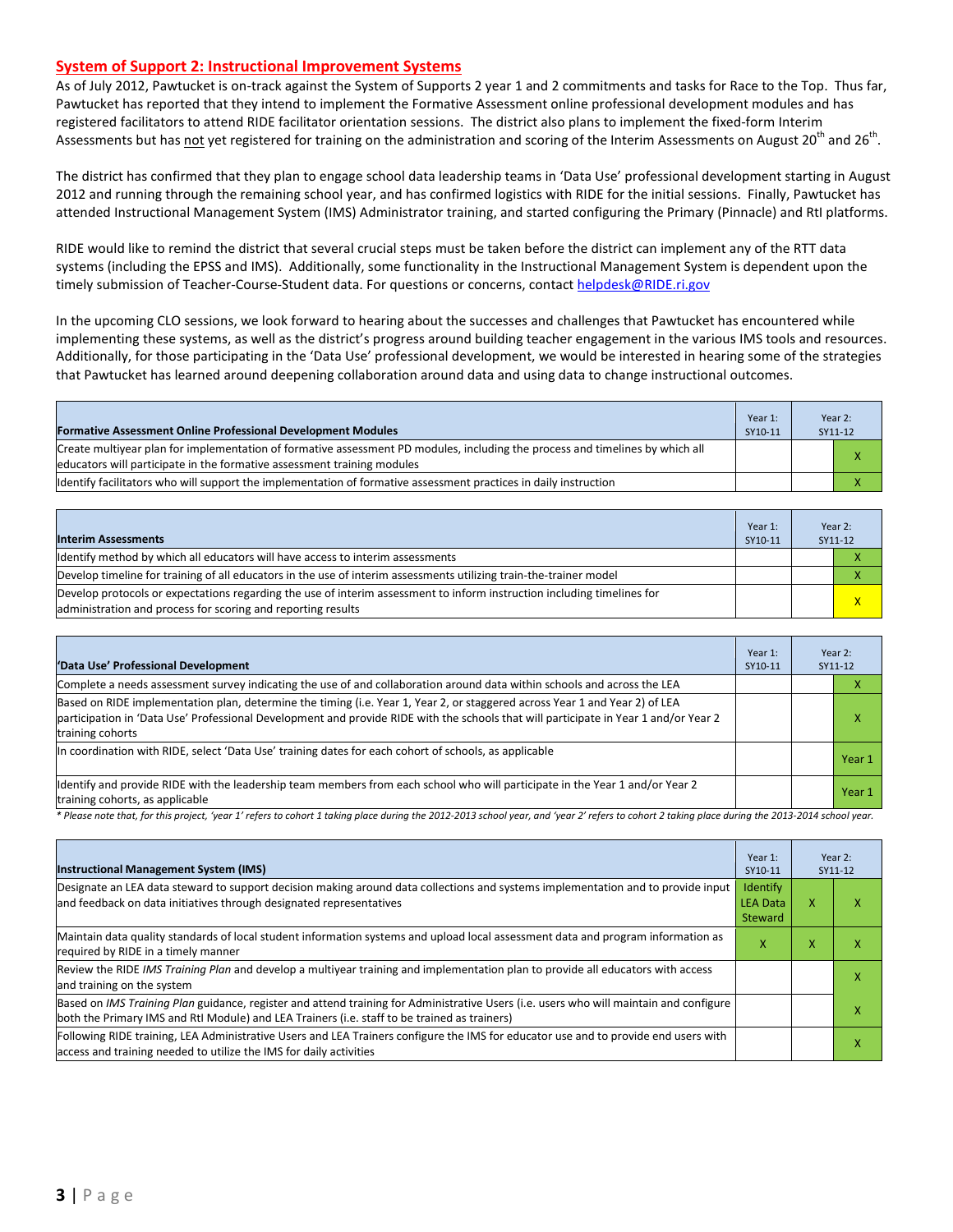#### **System of Support 3: Educator Effectiveness**

As of July 2012, Pawtucket is on-track against the System of Support 3 year 1 and 2 commitments and tasks for Race to the Top.

| <b>Educator Evaluation</b>                                                                                                                                                                           | Year 1:<br>SY10-11 |    | Year 2:<br>SY11-12        |
|------------------------------------------------------------------------------------------------------------------------------------------------------------------------------------------------------|--------------------|----|---------------------------|
| Participate in educator evaluation model design, development and refinement feedback opportunities                                                                                                   | x                  | x  | x                         |
| Identify District Evaluation Committee members, responsible for monitoring the implementation of the system and providing<br>recommendations to LEA leadership teams                                 | x                  | X  | Χ                         |
| Participate in field testing to support RI Model development                                                                                                                                         | X                  |    |                           |
| Identify individuals who will serve as primary and, if applicable, secondary/complementary evaluators                                                                                                | X                  |    | X                         |
| Send all required evaluators to RIDE-provided evaluator training on model; Send evaluators and system administrators to training on<br>the Educator Performance Support System (EPSS) data system    | X                  | X  | $\boldsymbol{\mathsf{x}}$ |
| Examine LEA Policies and Contracts for Challenges; where applicable, consider memorandums of understanding or contract renewal<br>language which will support district implementation of evaluations | X                  | X  | x                         |
| Create a plan for the appropriate use of funds to support implementation of educator evaluation system                                                                                               | x                  |    | x                         |
| Complete required components of RIDE approved model for educator and building administrator evaluations                                                                                              |                    | X. | X                         |
| Submit evaluation data and documentation (e.g. component and summative level ratings, verified rosters); provide other requested<br>information to support RIDE research and system improvement      |                    |    | X                         |

Based on their quarterly progress reports, Pawtucket has implemented all components of the RIDE approved Innovation Model for evaluating Teachers, and the Rhode Island Model for building administrator evaluations. The district has submitted the final summative evaluation ratings for teachers to RIDE; however, RIDE would like to remind Pawtucket that the district is required to submit the summative ratings for administrator evaluations.

Pawtucket started their evaluation implementation with a 3-day stakeholder training in August 2011. They then piloted the process at Samuel Goff Junior High School, with the building principal conducting two formal observations with a group of six teachers. The district also created a District Evaluation Committee (DEC) (comprised of teachers, support personnel, principals, central office staff, and union reps) and submitted this information to RIDE. To support evaluation implementation, the DEC identified a group of 20 teachers who could serve as peer evaluators. In order to prepare teachers for the evaluation process, the district provided presentations on gradual implementation on the first day of school. Pawtucket offered five workshop sessions for teachers across the district. The DEC also held supplemental trainings (including one virtual training) throughout the year, focused on implementation topics such as SLOs, summative conferences, and observation calibration.

During the 2011-2012 school year, Pawtucket attended all I3 teacher evaluation training as well as the RIDE Student Learning Objective (SLO) and building administrator evaluation training. Currently, participants from the district are registered for applicable summer evaluation training. We want to remind the district that all personnel responsible for evaluating building administrators must attend Academy training during summer 2012, as well as two half-days of additional professional development taking place over the 2012-2013 school year and online observation practice; personnel responsible for evaluating both teachers and building administrators (e.g., a principal who evaluates teachers and an assistant principal) are only required to attend the *Academy for Personnel Evaluating Teachers*.

In their quarterly progress report, Pawtucket noted that they have encountered the following challenges around this work:

- Obtaining adequate substitute coverage for all principals attending training on the same day
- Difficulty finding time for the District Evaluation Committee to meet due to teacher classroom obligations
- Extensive time required of administrators to implement the new system with other commitments
- Limited facilitators impacts ability to schedule teacher professional development
- Need to supplement the Student Learning Objective training offered by RIDE

RIDE has appreciated Pawtucket's collaboration and thought partnership around the development and refinement of educator evaluation processes. Through their participation advisory committees, RIDE has received valuable feedback on model refinement and the cyclical evaluation process. We hope that this additional level of participation has been as beneficial to the district as it has been to RIDE. In the upcoming school year, we hope that Pawtucket continues to share the strategies and resources they are using to support their evaluation process.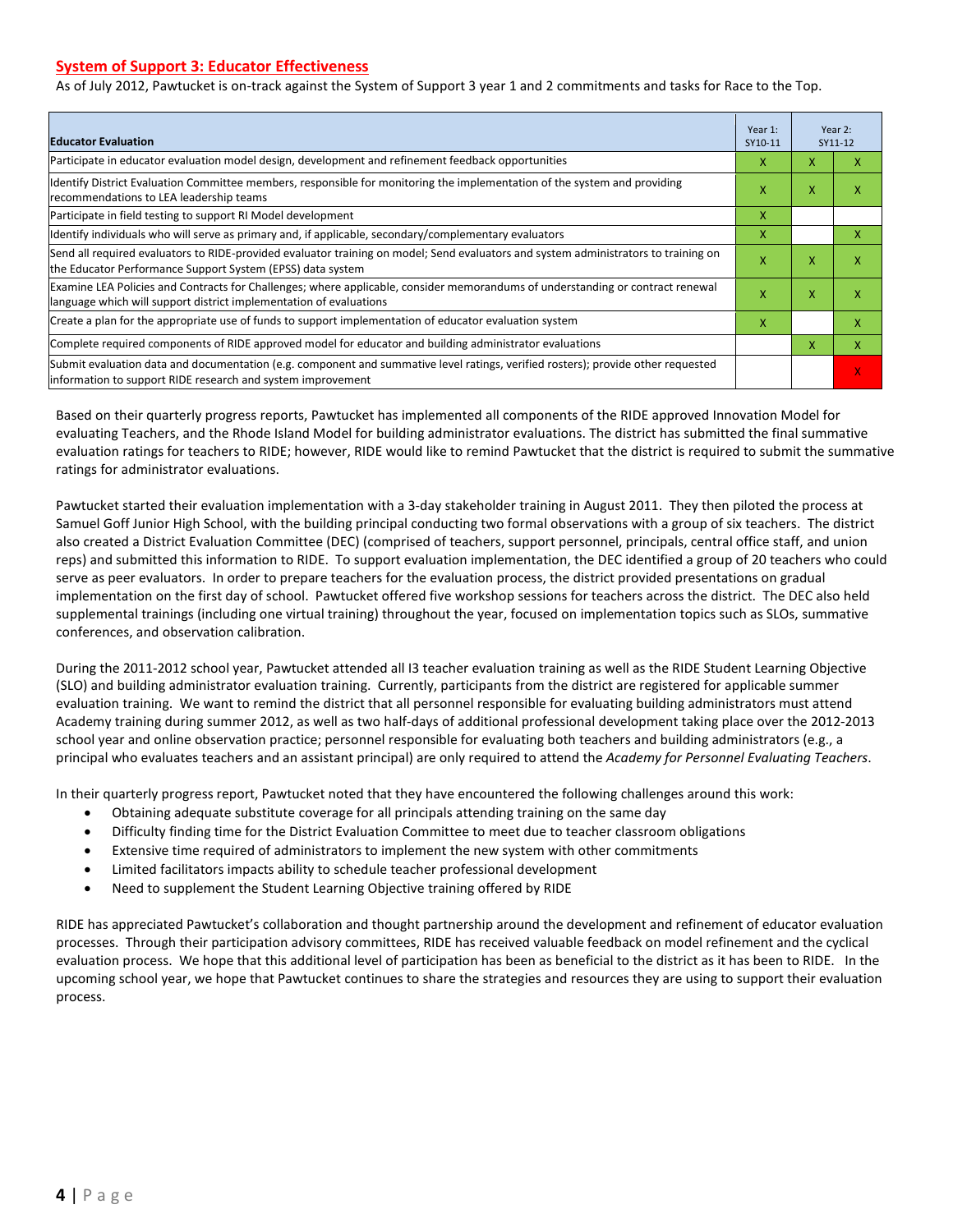#### **System of Support 4: Human Capital Development**

As of July 2012, Pawtucket is on-track against the System of Support 4 year 1 and 2 commitments and tasks for Race to the Top.

| <b>Recruitment (SchoolSpring)</b>                                                            | Year 1:<br>SY10-11 |                          | Year 2:<br>SY11-12 |  |
|----------------------------------------------------------------------------------------------|--------------------|--------------------------|--------------------|--|
| Provide RIDE with feedback on the desired functionality of a state-wide recruitment platform |                    |                          |                    |  |
| Attend orientation sessions with selected vendor and train relevant personnel as needed      |                    | $\mathbf{v}$             |                    |  |
| (Post open positions using the state-wide Recruitment Platform (SchoolSpring)                |                    | $\overline{\phantom{a}}$ |                    |  |

| <b>Beginning Teacher Induction</b>                                                                                                                                            | Year 1:<br>SY10-11 | Year 2:<br>SY11-12 |   |
|-------------------------------------------------------------------------------------------------------------------------------------------------------------------------------|--------------------|--------------------|---|
| Provide RIDE with feedback around the proposed design of the Induction Coach program                                                                                          | X                  |                    |   |
| If applicable, recommend potential Induction Coaches to RIDE                                                                                                                  | X                  |                    |   |
| Review and revise hiring policies, timelines and processes in order to support appropriate and timely projections for anticipated hires<br>requiring induction coach services | х                  |                    | л |
| Provide RIDE with list of beginning teachers who will receive Induction Coach support in a timely manner in order to ensure that all<br>beginning teachers have coaching      | х                  |                    | ⋏ |
| Participate in RIDE-provided information opportunities in order to learn about induction coach program                                                                        | x                  | ⋏                  | ^ |

In preparation for the 2012-2013 school year, Pawtucket continued their utilization of the SchoolSpring recruitment platform.

During the 2011-2012 school year, Pawtucket had 6 beginning teachers which were supported by RIDE induction coaches. The RIDE Induction Coach worked closely with the Mentor Coordinator to ensure that teachers were well supported. One such example of this coordinated support was that the mentor coordinator was able to provide substitute coverage for beginning teachers who wished to observe instructional best practices in another classroom. In addition to the participation by their principals and teachers, RIDE would like to thank Pawtucket for their participation in the Induction Advisory Board meetings at RIDE. The thoughtful contributions of the Mentor Coordinator were instrumental in shaping the Induction program.

In their quarterly progress report, Pawtucket noted that they have encountered the following challenges around this work:

• Communication between mentor coordinator and RIDE regarding coach and beginning teacher assignments

In the upcoming CLO sessions, RIDE looks forward to engaging in a deeper conversation around the revisions that Pawtucket and other LEAs have made to their hiring policies, timelines and processes in order to support broader human capital initiatives including recruitment of highly qualified and diverse candidates and providing data-driven induction support to beginning teachers.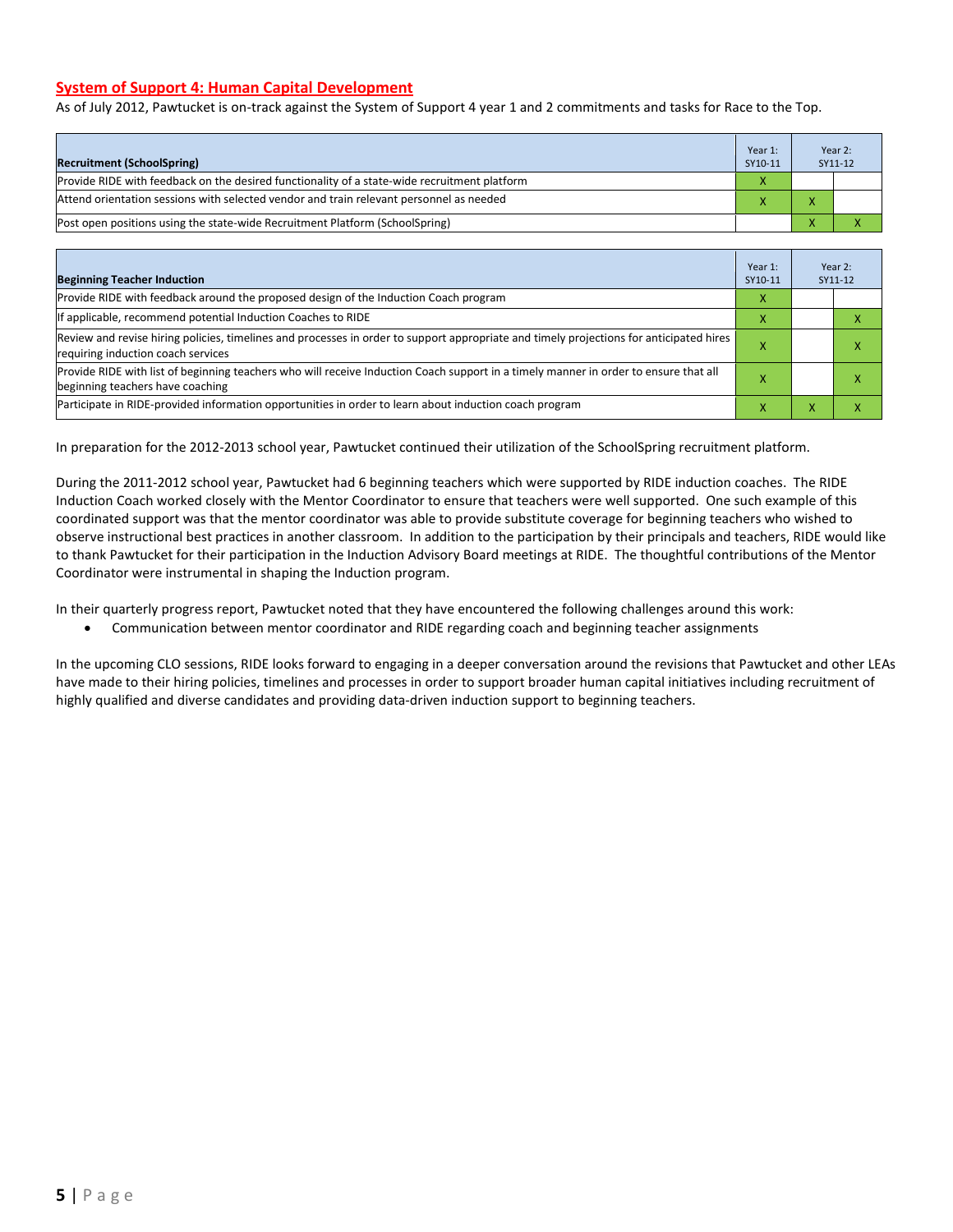#### **System of Support 5: School Transformation and Innovation**

As of July 2012, Pawtucket is on-track against the System of Support 5 year 1 and 2 commitments and tasks for Race to the Top.

| <b>School Achievement Specialists</b>                        | Year 1:<br>SY10-11 | Year 2:<br>SY11-12 |
|--------------------------------------------------------------|--------------------|--------------------|
| Procure School Achievement Specialist services for Cohort II |                    | н                  |

| <b>Turnaround Principal Leaders Corps</b>       | Year 1:<br>SY10-11 |   | Year 2:<br>SY11-12                   |
|-------------------------------------------------|--------------------|---|--------------------------------------|
| Assess leadership needs for the identified PLAs |                    | Λ | $\ddot{\phantom{1}}$<br>$\mathbf{v}$ |

| Spring 2012 and Summer Leadership Institute                                                                                                             | Year 1:<br>SY10-11 | Year 2:<br>SY11-12 |  |
|---------------------------------------------------------------------------------------------------------------------------------------------------------|--------------------|--------------------|--|
| Provide feedback on the design and delivery of spring 2012 and summer institutes                                                                        |                    |                    |  |
| Identify a core team to attend spring 2012 and summer institute                                                                                         |                    | <b>Summer</b>      |  |
| Attend spring 2012 and summer institute training                                                                                                        |                    | <b>Summer</b>      |  |
| ldentify the need for up to 5 days of additional job-embedded follow-up to spring 2012/summer institute and coordinate delivery with<br>the RIDE vendor |                    | $\mathbf{v}$<br>v  |  |

| Teacher Evaluation Support                                                                                | Year 1:<br>SY10-11 | Year 2:<br>SY11-12 |  |
|-----------------------------------------------------------------------------------------------------------|--------------------|--------------------|--|
| Design and submit a program and budgetary plan for implementing Teacher Evaluation Support in PLA schools |                    | X                  |  |
| Hire/procure Teacher Evaluation Support services                                                          |                    | $\mathbf{v}$<br>ж  |  |

Charles E. Shea Senior High and William E. Tolman Senior High Schools were identified in fall 2012 as persistently lowest achieving (PLA) schools according to established criteria. Since their identification, Pawtucket school district has developed a School Reform Plan (SRP), representative of comprehensive needs assessment findings, to implement the selected model as per state and federal guidelines for turning around lowest achieving schools and is on track in terms of their participation in the Race to the Top professional development and support projects.

Pawtucket school district completed an assessment of their leadership needs, both at the district and school level. The district replaced both the Shea and Tolman principals with turnaround leaders who attended the RIDE Academy for Transformative Leadership 2012 summer institute. Additionally, Pawtucket has contributed to the residency costs for the turnaround leadership program; as such, the district will have the option of hiring one of the aspiring principals from the current cohort. Key personnel and school leadership teams participated in the summer professional development intensive through the Academy of Transformative Leadership. While the schools were not able to send full participation, RIDE understands the circumstances that limited their participation are we are hopeful that the district will fully participate in the upcoming professional development modules offered through the Academy.

Pawtucket is on track to acquire a vendor for School Achievement Specialists to support the turnaround efforts in their PLA schools by September 1st, 2012. Thus far, the district has hired a staff member to support the identified schools in carrying out the activities articulated in the School Reform Plan.

Pawtucket has shifted .5 of a staff member's time to support the 'Evaluation Implementation Specialist'. That staff member will provide additional support to teachers who were identified as ineffective or developing during the 2011-2012 evaluation cycle. That person will also provide administrative support to principals and assistant principals at Shea and Tolman. As we move forward into the first full year of educator evaluations, RIDE looks forward to supporting Pawtucket in their use of data to inform human capital decisions according to the timeline and processes articulated in the Protocol for Intervention.

RIDE wants to thank Pawtucket for their feedback and suggestions on ways that RIDE can support ongoing communication and support for summer institute attendees, including a listserv to share best practices as well as optional quarterly convening. We look forward to supporting Pawtucket in their turnaround efforts.